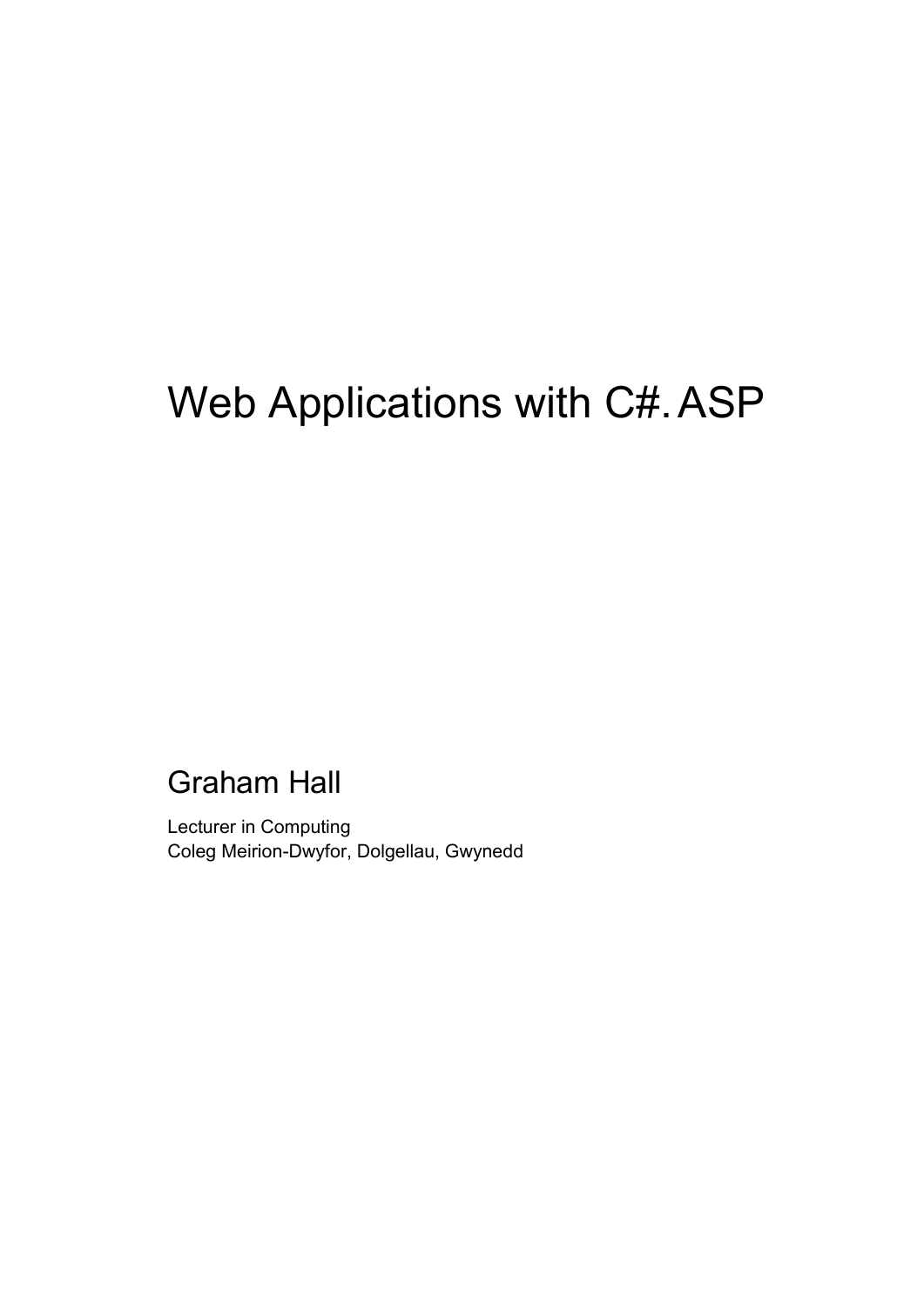Copyright © 2014 Graham Hall. All rights reserved. Published by Lulu.com ISBN:

FRONT COVER IMAGES

Buses, Margaret Hall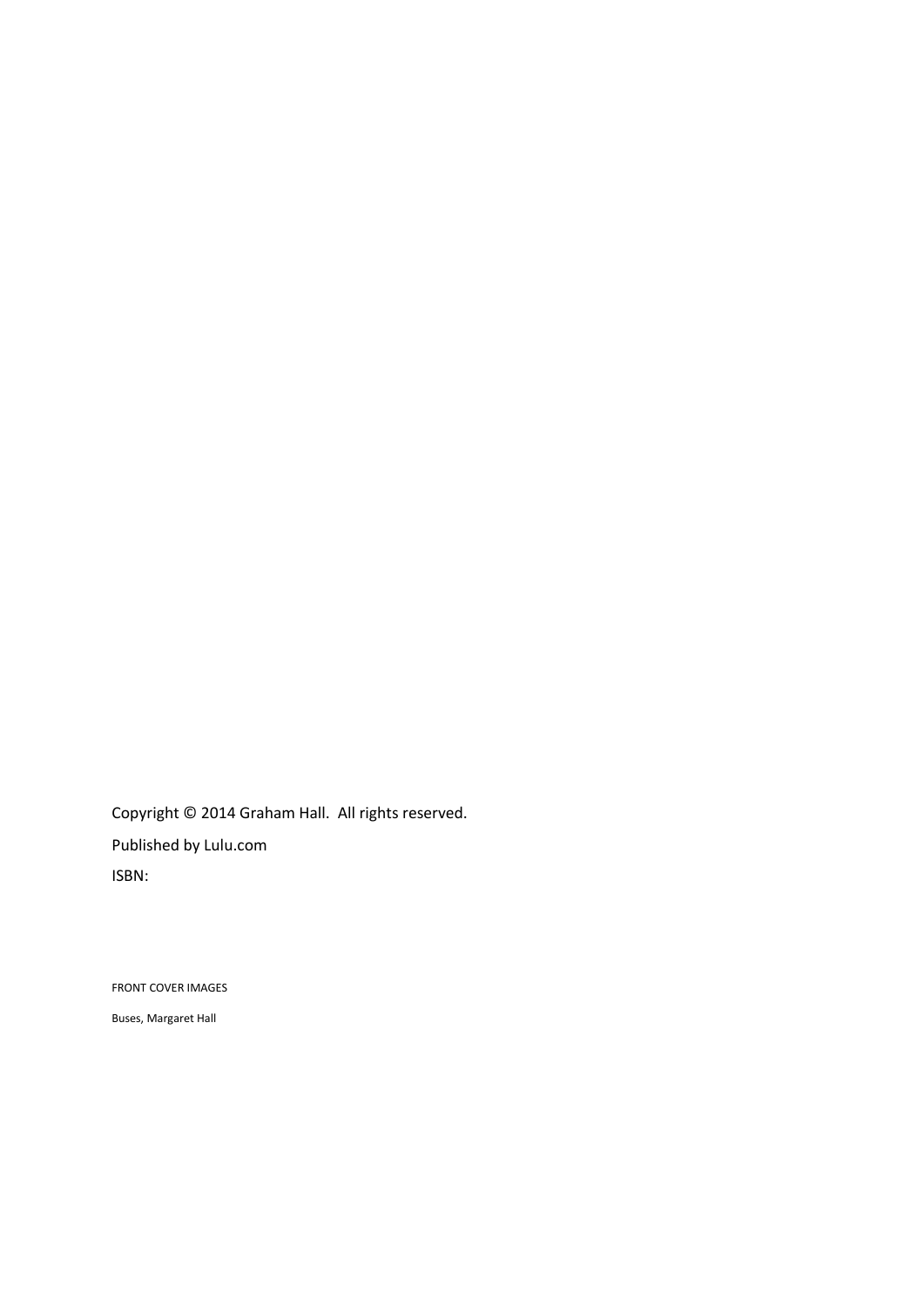### **Contents**

| Introduction                | $\overline{2}$ |
|-----------------------------|----------------|
| 1. Car journey calculation  | 4              |
| 2. Postage rates            | 30             |
| 3. Customer records         | 56             |
| 4. Bus timetable            | 72             |
| 5. Snowdonia                | 92             |
| 6. Mountain Bike Club       | 111            |
| 7. Holiday cottage bookings | 126            |
| 8. Library loan system      | 151            |
| 9. Hardware store           | 186            |
|                             |                |

10. Canal boat holidays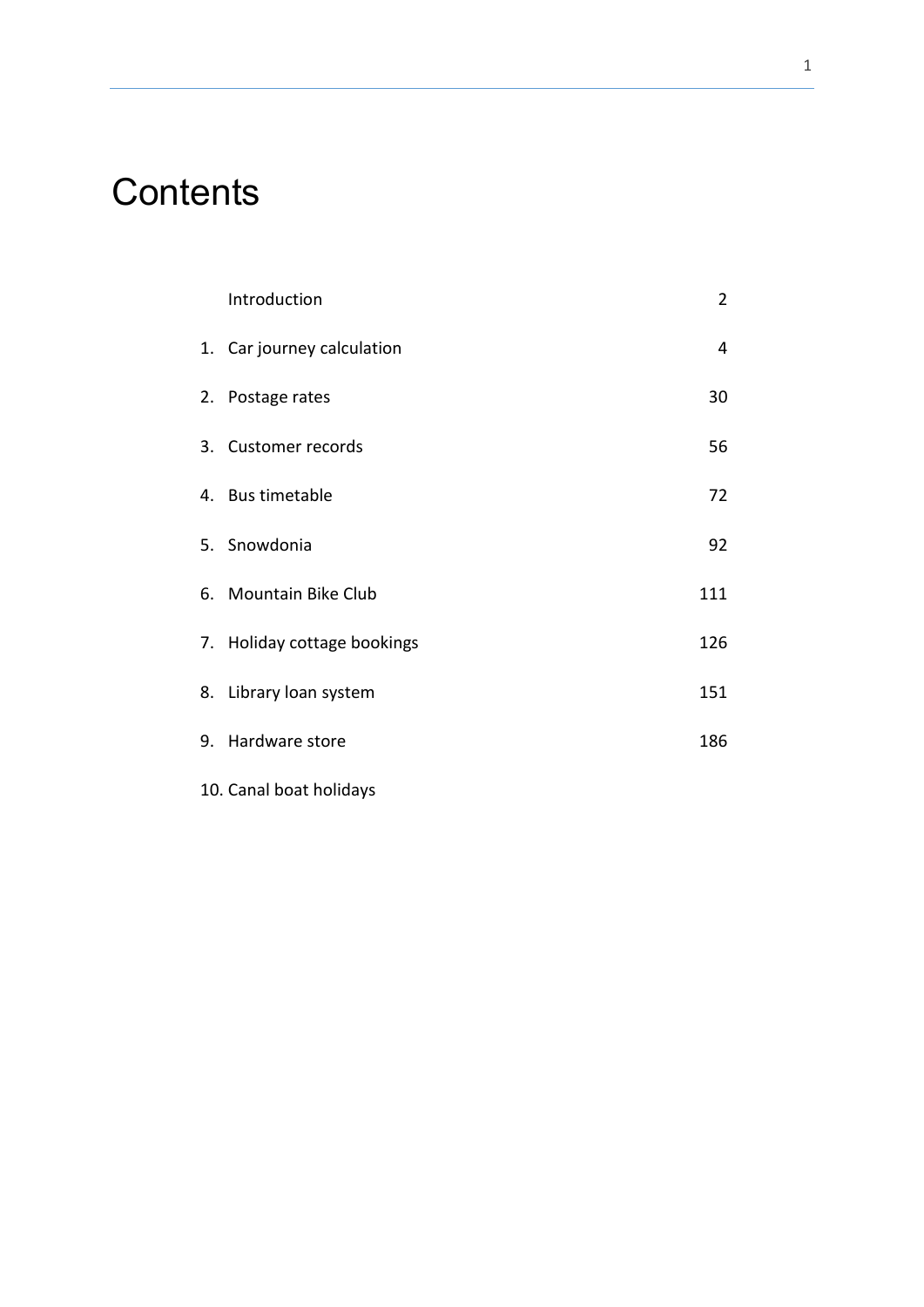## Introduction

The purpose of this book is to provide a simple introduction to C#.ASP web application development with Microsoft Visual Studio 2010. This was designed initially for students of the Glyndŵr University Foundation Degree in Applied Computing who are undertaking the module 'Web Applications' in the second year of their course. These students will have completed a module in text-based Java programming in which a variety of console applications were developed. They should be familiar with basic programming structures such as loops, conditionals and arrays, and will have been introduced to object oriented concepts of classes, properties and methods.

Visual Studio provides a very wide range of programming and database tools for software development. It is therefore possible to solve the same software problem in a number of different ways, and each individual programmer is likely to develop their own preferred techniques and methods of working. The solutions demonstrated in this book are not necessarily claimed to be the 'correct' or 'best' programming approaches, but have been found to work reliably and to be relatively easy to understand.

For reasons of space, comment lines have not been included in the program listings, although programming techniques are explained in the accompanying text. Students are strongly encouraged to add their own comment lines to the program listings, both as a way of checking their understanding of the program and as a way of easily identifying sections of code which can be copied into other projects as standard modules.

By working through the example programs in this book, students should gain an understanding of basic web page interface construction, processing and database operations in an object oriented C#.ASP environment. Students are encouraged to develop the projects further by adding extra functionality, or to create their own similar projects which incorporate the programming techniques demonstrated here. Programming is a very practical activity, requiring extensive practice to develop a high level of skill.

Grateful thanks are due to students of Coleg Meirion-Dwyfor who have helped in the design and testing of the example programs in this book. However, the author accepts sole responsibility for any errors in the work.